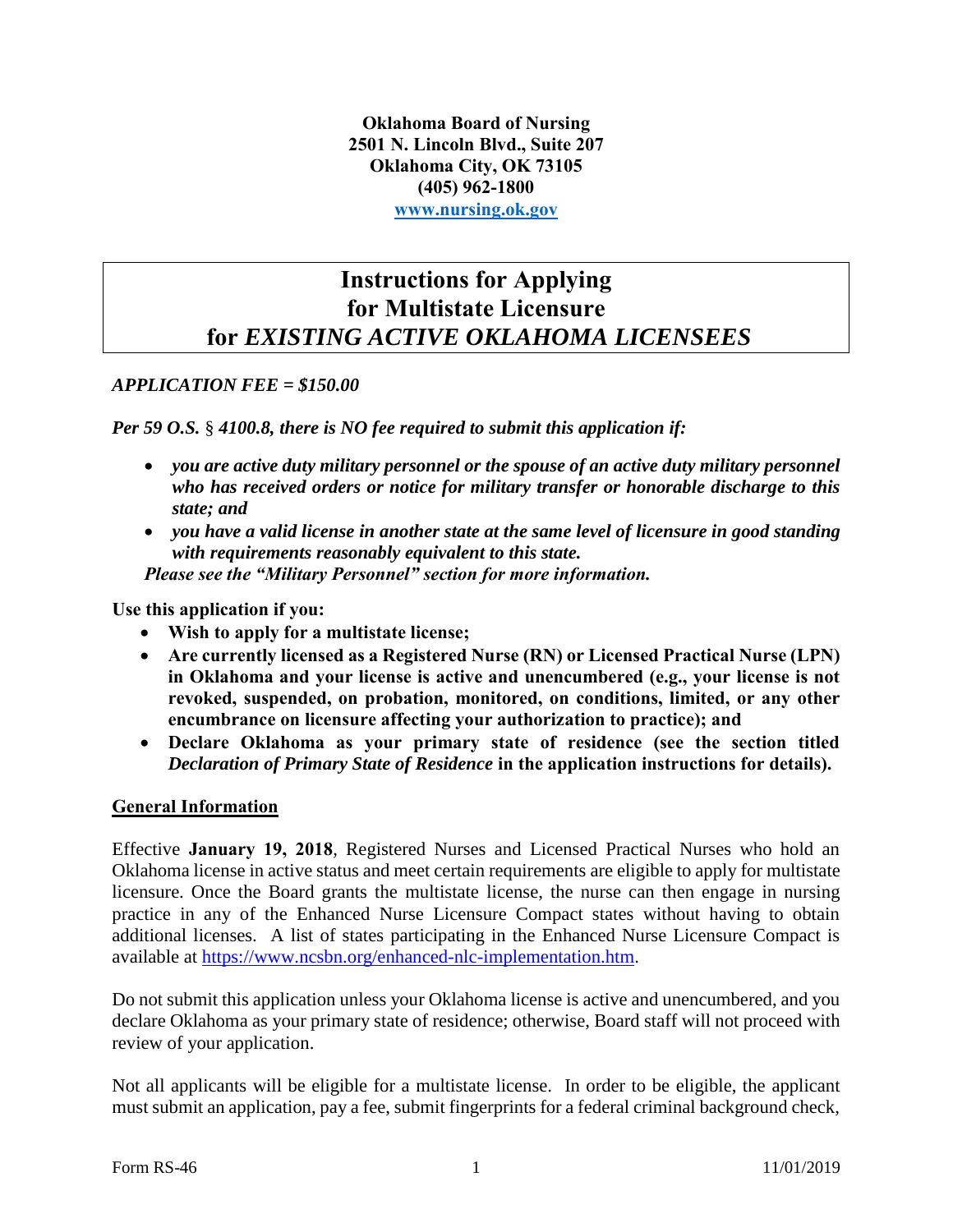and meet the requirements listed in the following section. Because licensing laws change over time, it is possible that requirements that are now in place were not in place at the time you obtained your Oklahoma license. In addition, records submitted at the time you were licensed may no longer be available for review by Board staff. Therefore, to determine whether you meet the requirements for the multistate license, Board staff may request additional information. In some cases, this will involve additional time and fees as required by other entities; including but not limited to time and fees to obtain an official transcript, to verify international education by an independent credentials review agency, to complete English language testing for the nurse who was educated in another country, or to obtain a verification of licensure information from another state. **Only submit an application if you meet all requirements listed as fees are nonrefundable.**

# **REQUIREMENTS for a MULTISTATE LICENSE for EXISTING ACTIVE OKLAHOMA LICENSEES**

An Oklahoma-licensed RN or LPN with a single-state license in active status is eligible to apply for a multistate license. In order to be eligible for a multistate license, the RN or LPN must meet the following requirements:

- 1. Meets Oklahoma's qualifications for licensure or renewal of licensure, as well as all other applicable state laws;
- 2. Has graduated or is eligible to graduate from a licensing-board-approved RN or LPN/VN prelicensure education program;

**OR**

Has graduated from a foreign RN or LPN/VN pre-licensure education program that:

- a. has been approved by the authorized accrediting body in the applicable country and
- b. has been verified by an independent credentials review agency to be comparable to a licensing-board-approved pre-licensure education program;
- 3. Has successfully passed an English proficiency examination that includes the components of reading, speaking, writing and listening; if a graduate of a foreign prelicensure education program not taught in English or if English is not the individual's native language;
- 4. Has successfully passed an NCLEX-RN© or NCLEX-PN© Examination or State Board Test Pool Examination, as applicable;
- 5. Is eligible for or holds an active, unencumbered license;
- 6. Has submitted, in connection with an application for initial licensure or licensure by endorsement, fingerprints or other biometric data for the purpose of obtaining criminal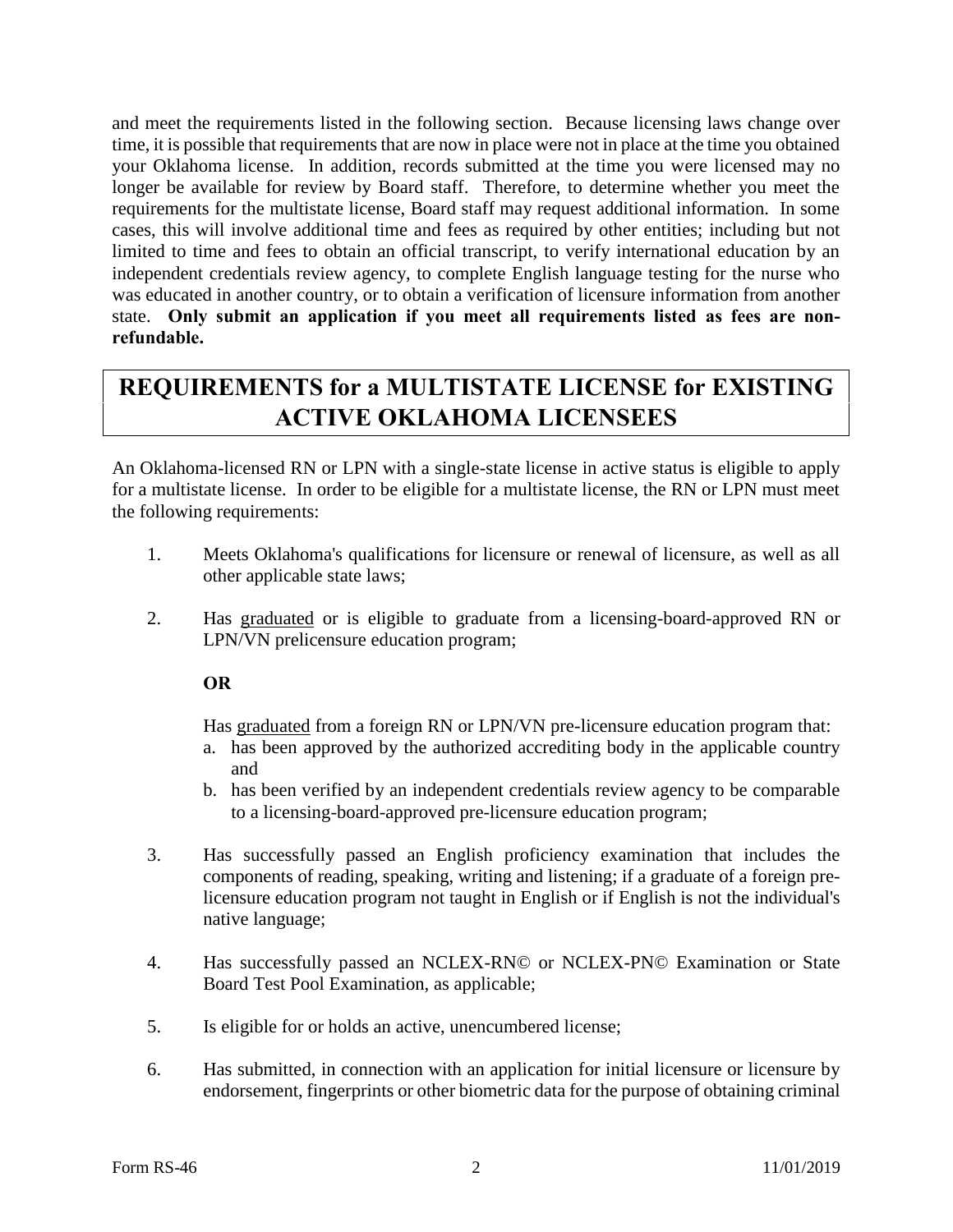history record information from the Federal Bureau of Investigation and the Oklahoma State Bureau of Investigations;

- 7. Has not been convicted or found guilty, or entered into an agreed disposition, of a felony offense under applicable state or federal criminal law;
- 8. Has not been convicted or found guilty, or entered into an agreed disposition, of a misdemeanor offense related to the practice of nursing as determined on a case-bycase basis;
- 9. Is not currently enrolled in an alternative program;
- 10. Is subject to self-disclosure requirements regarding current participation in an alternative program;
- 11. Has a valid United States Social Security number; and
- 12. Declares Oklahoma as the primary state of residence.

When the Board office receives your application, the Board staff will review both your application and licensure records already on file to ensure that you meet all requirements for a multistate license. Please be aware that if the Board staff are not able to verify through your application and licensure records that you meet all requirements, they may request additional information from you.

**Review of criminal charges, disciplinary action, judicial declaration of incompetence, or participation in an alternative program**: Applicants who have ever been summoned, arrested, taken into custody, indicted, convicted or tried for, or charged with, or pleaded guilty to, the violation of any law or ordinance or the commission of any misdemeanor or felony, or requested to appear before any prosecuting attorney or investigative agency in any matter; or have ever had disciplinary action taken against a nursing license, certification or registration, any professional or occupational license, registration, or certification and/or any application for a nursing or professional or occupational license, registration, or certification or if there is currently any investigation of your nursing license, registration, or certification; and/or any professional or occupational license, registration, or certification; and/or any application for a nursing and/or professional or occupational license, registration, or certification in any state, territory or country; **or** have ever been judicially declared incompetent; or are currently participating in an alternative to discipline program in any state, territory, or country are required to notify the Oklahoma Board of Nursing. A "report in writing" means that the applicant/licensee provides a signed and dated description stating in his/her own words the date, location, and circumstances of the incident, and if applicable, the resulting action taken by the court, agency, or disciplinary board. The report may be in the form of a letter or a statement in the provided space on the application. The report must be accompanied by certified court records or a board order. A verbal report does not constitute a "report in writing". A written report not accompanied by a full set of certified court records or the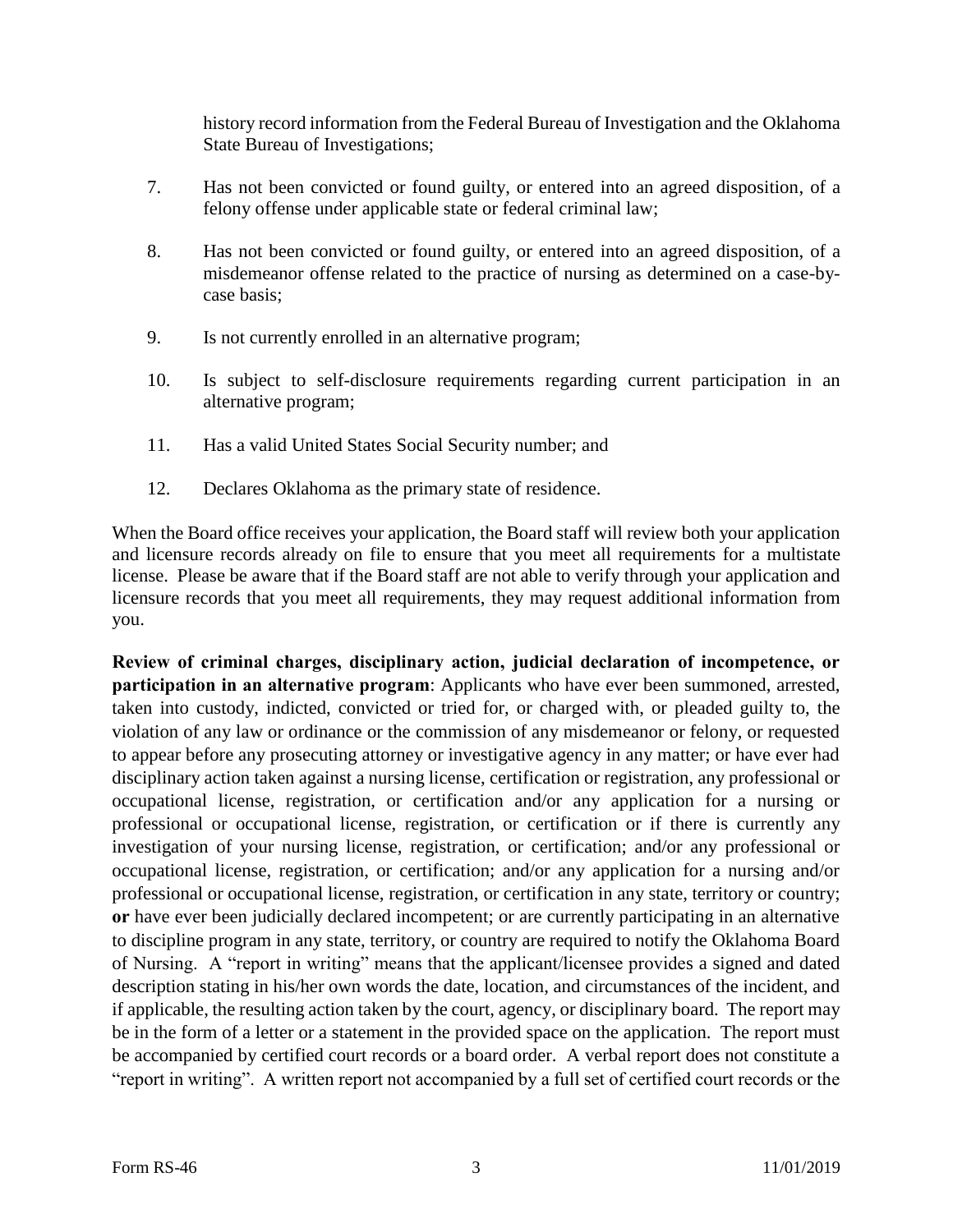board order(s) does not constitute a "report in writing". Failure to report such action is a violation of the *Oklahoma Nursing Practice Act*.

## **Military Personnel:**

Per 59 O.S. § 4100.8, if you are an active duty military personnel or the spouse of an active duty military personnel who has received orders or notice for military transfer or honorable discharge to this state, please provide to the Board's office a copy of the United States Uniformed Services Identification and Privilege Card and a copy of the military member's Permanent Change of Station (PCS) orders. No application fee is required. Following confirmation that you hold a valid license in another state that is in good standing and reasonably equivalent to the requirements of this state, a temporary license will be granted within 30 days.

## **INSTRUCTIONS FOR COMPLETION OF THE APPLICATION**

1. *Completion of application*: Please complete and submit the application online on the Board's website: [https://pay.apps.ok.gov/nursing/licensing/app/index.php.](https://pay.apps.ok.gov/nursing/licensing/app/index.php) You may request a paper copy by submitting a written request for such to the Board office. You must include a self-addressed, pre-postage-paid  $8\frac{1}{2} \times 11$  inch return envelope (\$1.06) postage cost) for Board staff to return a paper copy of the application.

**If submitting a hard copy application, you may NOT use correction fluid on the application**. When you are finished entering your information, sign the application LEGIBLY, using your full legal name.

**You must provide a Social Security number on the application**. This information is mandatory, pursuant to 56 O.S. § 240.21A and 59 O.S §567.21.

- 2. *Fee*: You may pay the application fee online, using a VISA, a MasterCard or an electronic fund transfer when completing the application. **Fees submitted are not refundable**. If you submit a hard copy application, attach to your application the appropriate fee payable by cashier's check, money order, or personal check. If you do not submit the fee with the application or if the fee is incorrect, the application will be immediately returned without review. If you meet either military personnel options listed in the **Military Personnel** section, a fee is not required.
- 3. *Background Check:* Each applicant must provide fingerprint images to be used for the purpose of permitting a state and national criminal history records search through the OSBI and FBI. The criminal history records search must be conducted through the Board's vendor, Idemia, no more than ninety (90) days prior to receipt of the application in the Board office. The results of the search are provided directly to the Board office by the OSBI usually within one to two weeks. Please read the *Privacy Act Statement and*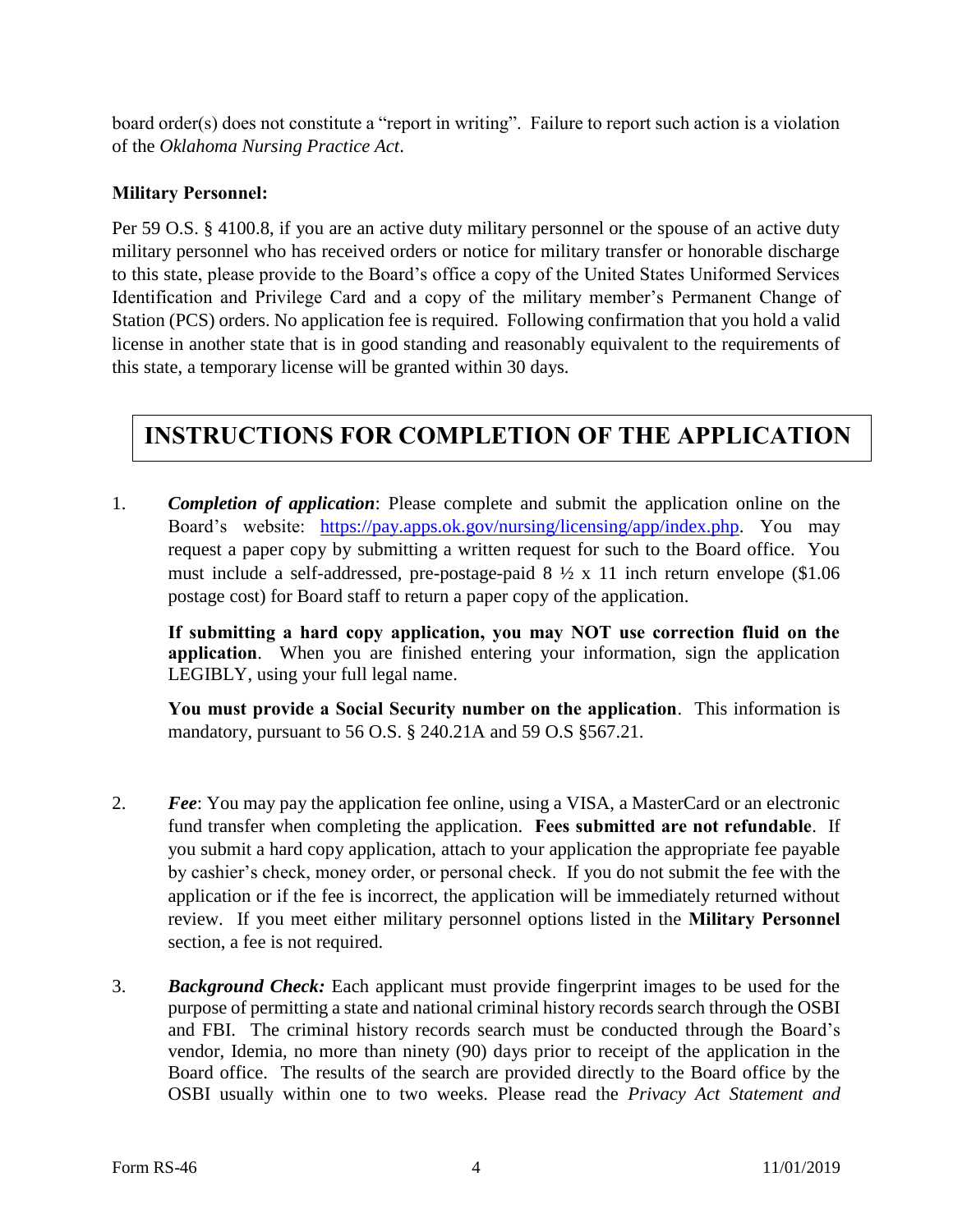*Applicant Notification* found in the Appendix to this set of instructions. Procedures for changing, correcting or updating OSBI and / or FBI results are set forth in Title 28, C.F.R., §16.34 and will be furnished as needed.

**Option 1**: **If you have an Oklahoma mailing address**, you will need to go to an IdentoGo center sponsored by Idemia located within the state to provide fingerprints electronically. These sites are available by appointment only. You must visit the following website to schedule an appointment: [www.identogo.com](http://www.identogo.com/)**,** or you must call (877) 219-0197 to make an appointment. Payment can be made during your appointment or online when scheduling. **Please note that your fingerprints must be obtained electronically only at an IdentoGO center sponsored by Idemia.**

**Option 2**: **If you have an out-of-state mailing address,** Board staff will mail you specific fingerprint cards that you must take to a local law enforcement agency to obtain the fingerprints. **Please note that you must wait to receive the specific coded fingerprint cards from the Board office prior to obtaining your fingerprints.** An addressed envelope will be provided as the fingerprint cards **must be mailed by the law enforcement agency directly to an IdentoGO center sponsored by Idemia.** You are responsible for the postage and the costs associated with obtaining your fingerprints; **OR** If you are in Oklahoma, you may follow the instructions for Option 1 above. Please note that you cannot be issued a multistate license from the State of Oklahoma unless you declare Oklahoma as your primary state of residence.

4. *Criminal Charges, Disciplinary Action, Judicial Declaration of Mental Incompetence, or Alternative Program:* If you answer "yes" to any of the questions in the section on *History of Criminal Charges, Disciplinary Action, Mental Incompetence, or Alternative Program* in the application, you must **submit a statement on the application form, describing the date, location and circumstances of each incident, and the resulting action(s) taken by the court or disciplinary board**. If you have more than one incident you are reporting, you must speak to every case/charge that has been filed.

Question #1 in the section on *History of Criminal Charges, Disciplinary Action, Mental Incompetence, or Alternative Program* in the application addresses a history of being summoned, arrested, taken into custody, indicted, convicted or tried for, or charged with, or pleaded guilty to, the violation of any law or ordinance or the commission of any misdemeanor or felony, or been requested to appear before any prosecuting attorney or investigative agency in any matter. If you answer "yes" to question #1 in this section, you must submit certified copies of the:

- **Information Sheet, Incident Report, Complaint, and/or Charges** (brief summary of the incident prepared by the court)
- **Affidavit of Probable Cause** (listing of the charges brought against you)
- **Judgment and/or Sentence** (findings of the court and sentence imposed**)**
- **Verification that Judgment and/or Sentence requirements are complete**.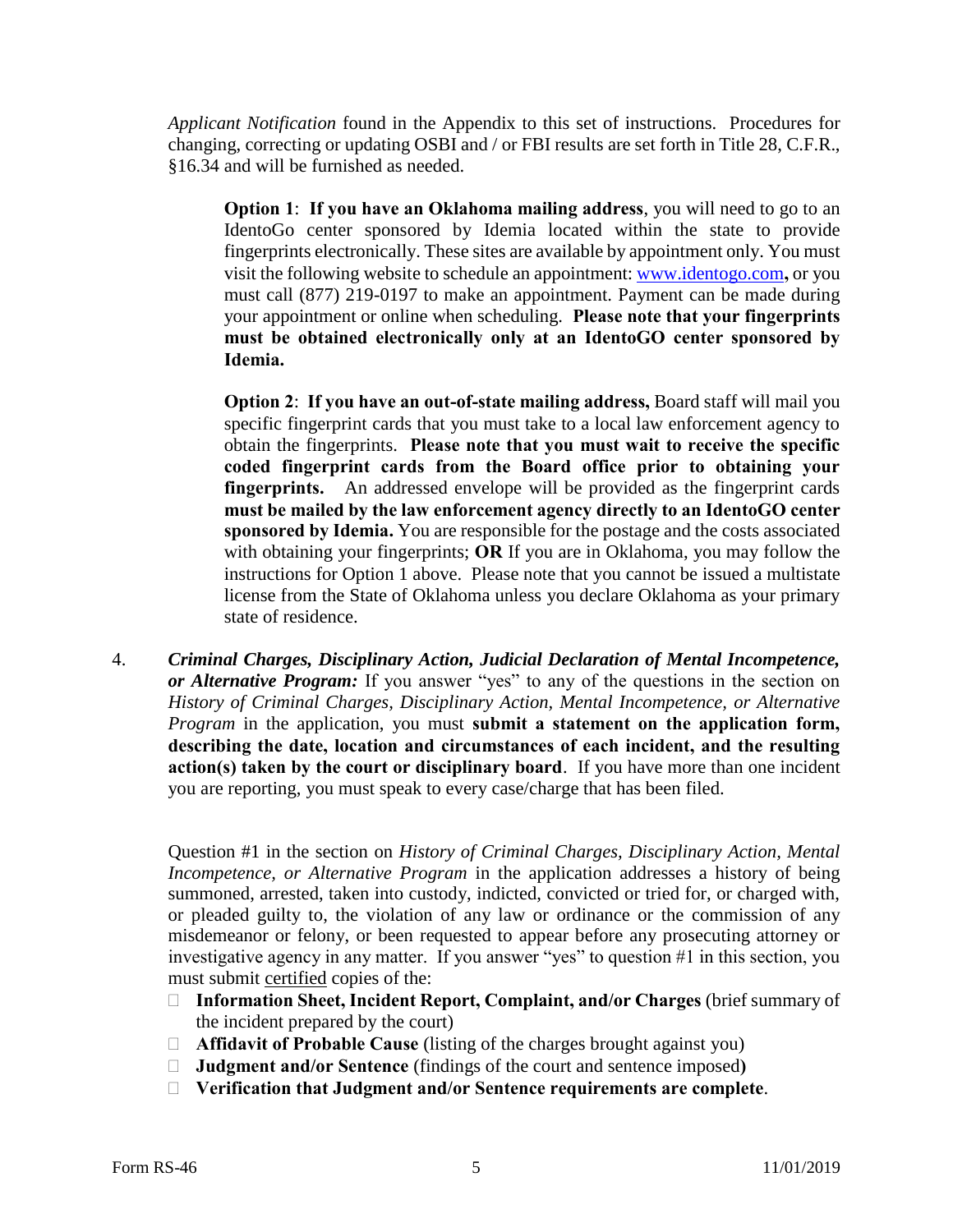Certified copies are copies of court records obtained from the courthouse in the county/city where the action occurred, dated and signed by the court clerk, and affixed with the court seal. You may obtain these documents from the courthouse in the county/city or in the federal court of the district in which the court action occurred. **The Board staff will not accept Internet court documents, such as Oklahoma Court Information System case reports. Please note that you must report** *all* **arrests and/or charges that have been brought against you**

**If no records are found**, have the agency provide a certified letter stating no records were found in a search from the date of offense through current.

Question #2 in the section on *History of Criminal Charges, Disciplinary Action, Mental Incompetence, or Alternative Program* in the application addresses a history of disciplinary action taken against a nursing license, certification or registration; any professional or occupational license, registration, or certification; and/or any application for a nursing or professional or occupational license, registration, or certification. If you answer "yes" to question #2 in this section, please request that a certified copy of the Board order be submitted directly to the Board office from the licensing agency.

Question #4 in the section on History of Criminal Charges, Disciplinary Action, Mental Incompetence, or Alternative Program in the application addresses a history of having been judicially declared mentally incompetent. If you answer "yes" to question #4 in this section, please submit a certified copy of the Court Order(s).

Question #5 in the section on *History of Criminal Charges, Disciplinary Action, Mental Incompetence, or Alternative Program* in the application addresses current participation in an alternative to discipline program. If you answer "yes" to question #5 in this section, please request that a certified copy of the Board Order and/or alternative program participation documents be submitted directly to the Board office from the licensing agency and/or alternative program.

- 5. *Declaration of primary state of residence:* In order to be eligible to obtain a multistate license from the State of Oklahoma, you must declare Oklahoma as your primary state of residence. If you do not have a current Oklahoma mailing address, you must provide a legible, color copy of one of the following documents:
	- a. Driver's license with a home address;
	- b. Voter registration card displaying a home address;
	- c. Federal income tax return declaring the primary state of residence;
	- d. Military Form No. 2058 (state of legal residence certificate); and/or
	- e. W2 from US Government or any bureau, division or agency thereof indicating the state of residence.

If you do not have one of these documents, please contact the Board office for further direction regarding the processing of your application.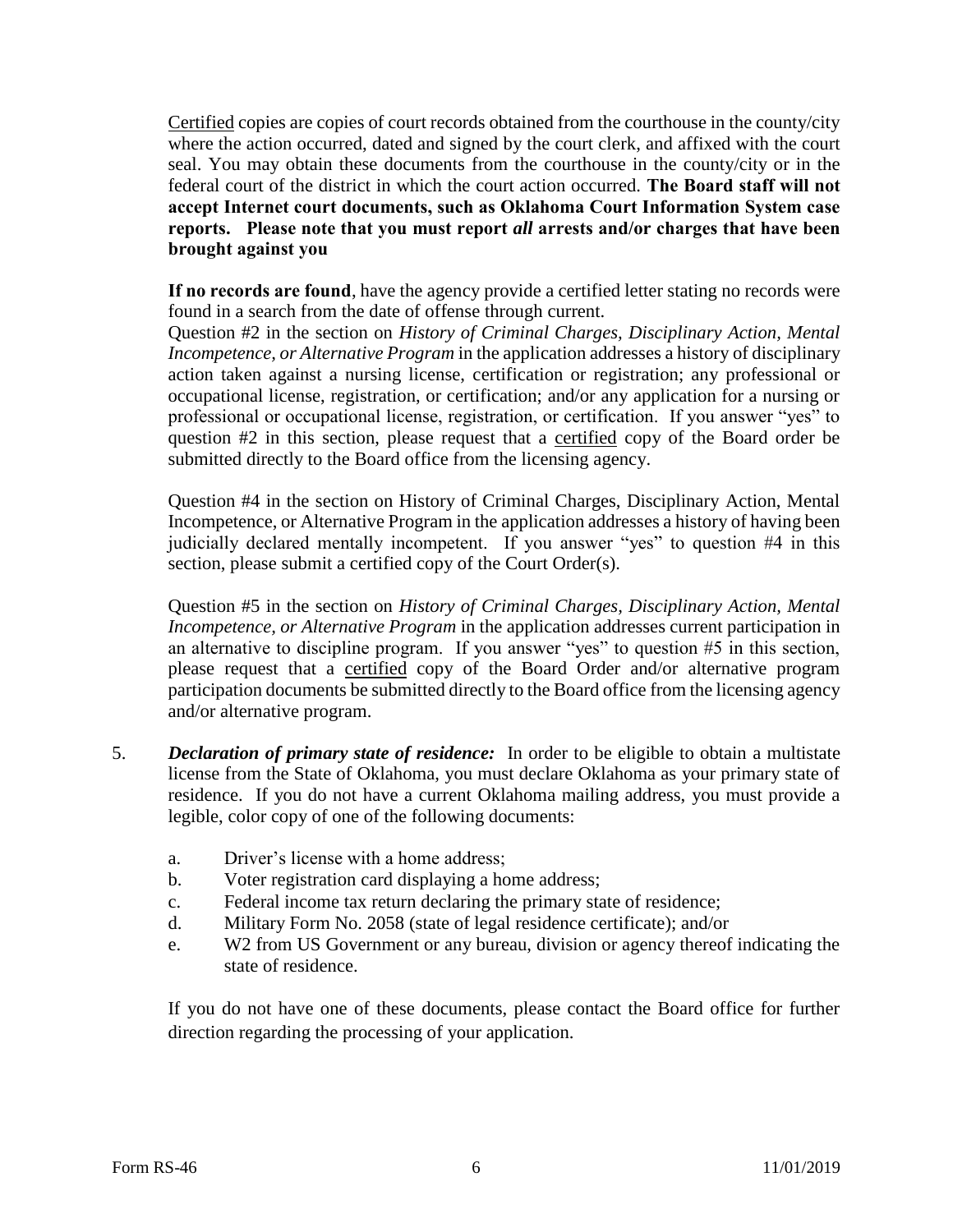# **OTHER INFORMATION**

You are required to notify the Board in writing of any address changes occurring during the application process. This notification must be signed and submitted in person, by mail, or by facsimile.

Your application to the Board is valid for six (6) months after receipt. After that time, a new application and fee must be submitted. Applications are processed in the order they are received. Applications are processed in the order they are received. Repeated telephone calls to check on the status of your application will delay, rather than facilitate, the processing of your application. **Fees submitted are not pro-rated and are not refundable**.

In accordance with Oklahoma law (59 O.S. §567.7 (E)), the Executive Director shall suspend the license or certificate of a person who submits a check, money draft, or similar instrument for payment of a fee which is not honored by the financial institution named. The suspension becomes effective ten (10) days following delivery by certified mail of written notice of the dishonor and the impending suspension to the person's address on file. Upon notification of suspension, the person may reinstate the authorization to practice upon payment of the fees and any and all costs associated with notice and collection. The suspension shall be exempt from the Administrative Procedures Act.

# **COMMON MISTAKES THAT DELAY APPLICATION PROCESSING**

- **Leaving application questions incomplete or unanswered, or using correction fluid on the hard-copy application**
- **Failing to provide the full name under which you were licensed (with the notation "NMN" if there is no middle name)**
- **Failing to provide a complete description and documentation regarding history of criminal charges, disciplinary action, judicial declaration of incompetence, or alternative program**
- **Failing to provide fingerprint images to an IdentoGo Center to be used for a state and national criminal history records search through the OSBI and FBI**